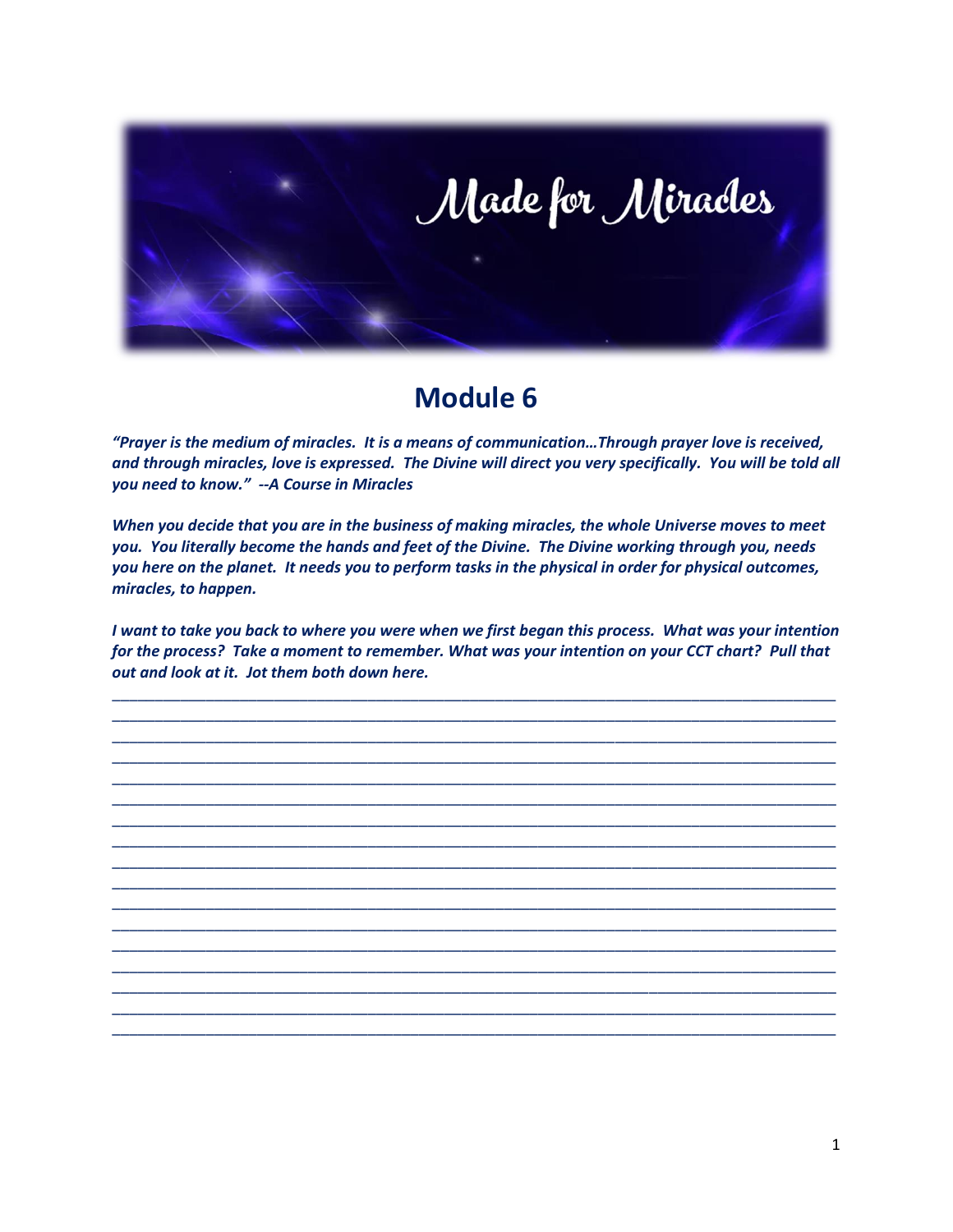What was the outcome of your intention for the program? Did your intention change and shift as you did the work? Did it fully manifest? Did you see movement? What kind? What about your CCT Chart? Did it fully manifest? Do you still feel it working?

|  |  | -     |
|--|--|-------|
|  |  |       |
|  |  | -     |
|  |  |       |
|  |  |       |
|  |  |       |
|  |  |       |
|  |  |       |
|  |  |       |
|  |  |       |
|  |  |       |
|  |  | _____ |
|  |  |       |
|  |  |       |
|  |  |       |
|  |  |       |
|  |  |       |
|  |  |       |
|  |  |       |
|  |  |       |
|  |  |       |
|  |  |       |
|  |  |       |
|  |  |       |
|  |  |       |
|  |  |       |
|  |  |       |
|  |  |       |

### **LOOKING DEEPER...**

Were you able to stick with the program daily? If not, how often? Did you see movement when you were able to follow through? What happened when you skipped a day? Looking into the future, what do you think some pitfalls are?

## Of all the steps, which one do you think you need more work on? How do you think you did on Step 7?